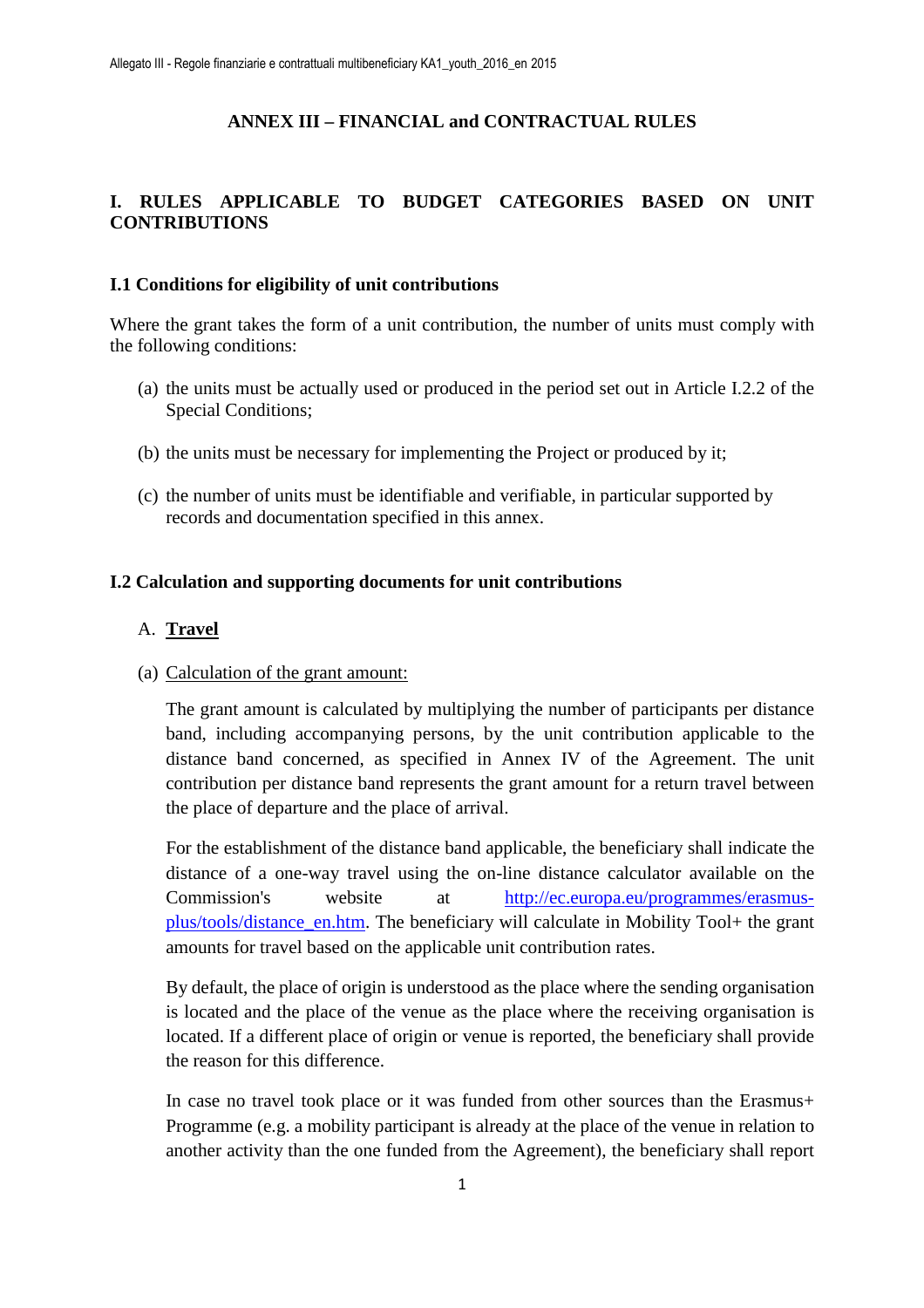that situation accordingly in Mobility Tool+ for each mobility concerned. In this case, no grant support for travel costs will be awarded.

(b) Triggering event:

The event that conditions the entitlement to the grant is that the participant has actually undertaken the reported travel.

- (c) Supporting documents:
- For travel taking place between the sending organisation and the receiving organisation: proof of attendance of the activity abroad in the form of a declaration signed by the participant and receiving organisation specifying the place and start and end date of the activity abroad, as well as the name and e-mail address of the participant.

In exceptional cases of travel from a place different than that where the sending organisation is located and/or travel to a place different than that where the receiving organisation is located which leads to a change of distance band, the actual travel itinerary shall be supported with travel tickets or other invoices specifying the place of departure and the place of arrival. In duly justified exceptional cases when the third party evidence cannot be provided, the participant and the receiving organisation can sign a declaration specifying the place of departure and the place of arrival, as well as the name and e-mail address of the participant.

#### **B. Individual support [EVS only]**

(a) Calculation of the grant amount:

The grant amount is calculated by multiplying the number of days/months per participant by the unit contribution applicable per day/month for the receiving country concerned as specified in Annex IV of the Agreement. In the case of incomplete months for long-term mobilities, the grant amount is calculated by multiplying the number of days in the incomplete month by 1/30 of the unit contribution per month. One travel day before the activity and one travel day following the activity can be included for the calculation of individual support if relevant.

(b) Triggering event:

The event that conditions the entitlement to the grant is that the participant has actually undertaken the activity abroad for the specified period.

- (c) Supporting documents:
- Proof of attendance of the activity abroad in the form of a declaration signed by the volunteer and the receiving organisation, specifying the place and start and end date of the activity abroad, as well as the name and e-mail address of the volunteer;
- Proof of payment of the full amount of individual support due by the beneficiary to the volunteer in the form of a proof of transfer to the bank account of the volunteer or a receipt signed by the volunteer.
- (d) Reporting: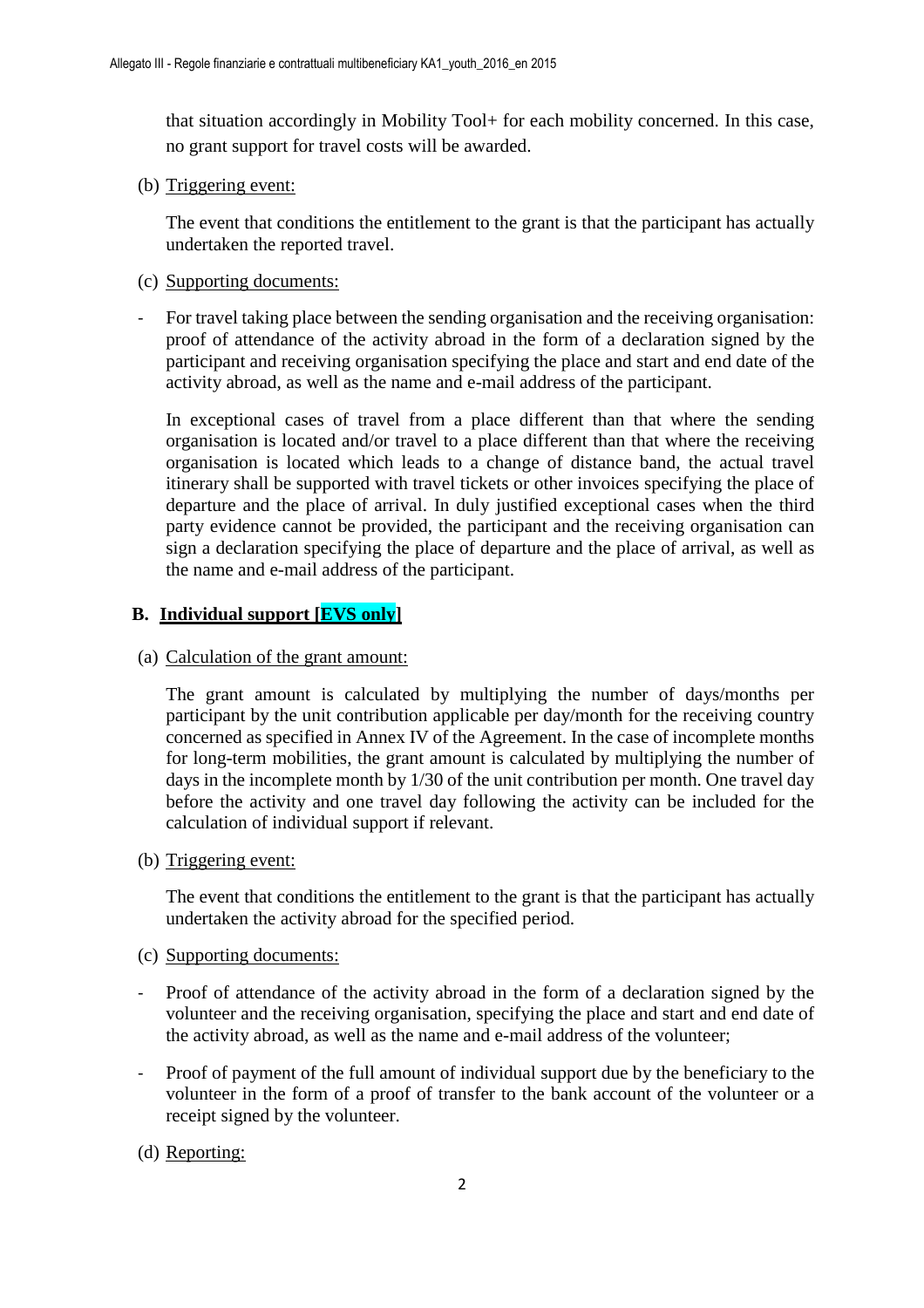- The coordinator shall report in Mobility Tool+ on all mobilities realised under the project.
- If the duration of a mobility activity abroad is longer than the one indicated in the agreement with the participant, the coordinator shall amend the agreement to take into account the longer duration, provided that the remaining grant amount allows it. In such case, beneficiaries shall indicate in Mobility Tool+ the new start date and the end date in line with the approved amendment.
- In case of suspension by the participant of the grant agreement with the beneficiary due to "force majeure", the participant shall be allowed to continue the activities after the interruption, provided that the mobility end date does not exceed the final date of the mobility project. This should be reported in Mobility Tool+ as a single mobility with an interruption period.

## **C. Organisational support**

(a) Calculation of the grant amount:

The grant amount is calculated by multiplying the number of days/months per participant by the unit contribution applicable per day/month for the receiving country concerned as specified in Annex IV of the Agreement. In the case of incomplete months for long-term mobilities, the grant amount is calculated by multiplying the number of days in the incomplete month by 1/30 of the unit contribution per month. One travel day before the activity and one travel day following the activity can be included for the calculation of the organisational support if relevant.

For Projects for which the coordinator is a public body at regional or national level, an association of regions, a European Grouping of territorial Cooperation or a profitmaking body active in Corporate Social Responsibility, the unit contributions specified in Annex IV are reduced by 50%.

(b) Triggering event:

The event that conditions the entitlement to the grant is that the participant has actually undertaken the activity abroad.

(c) Supporting documents:

Proofs of attendance of the activity abroad in the form of a declaration signed by the participant and the receiving organisation specifying the place and start and end date of the activity abroad, as well as the name and e-mail address of the participant.

- (d) Reporting:
- [For EVS: The coordinator shall report in Mobility Tool+ on all mobilities realised under the project.]
- [For youth exchanges and youth workers: The coordinator shall report in Mobility Tool+ on all mobilities realised under the project, including the ones from the host country. ]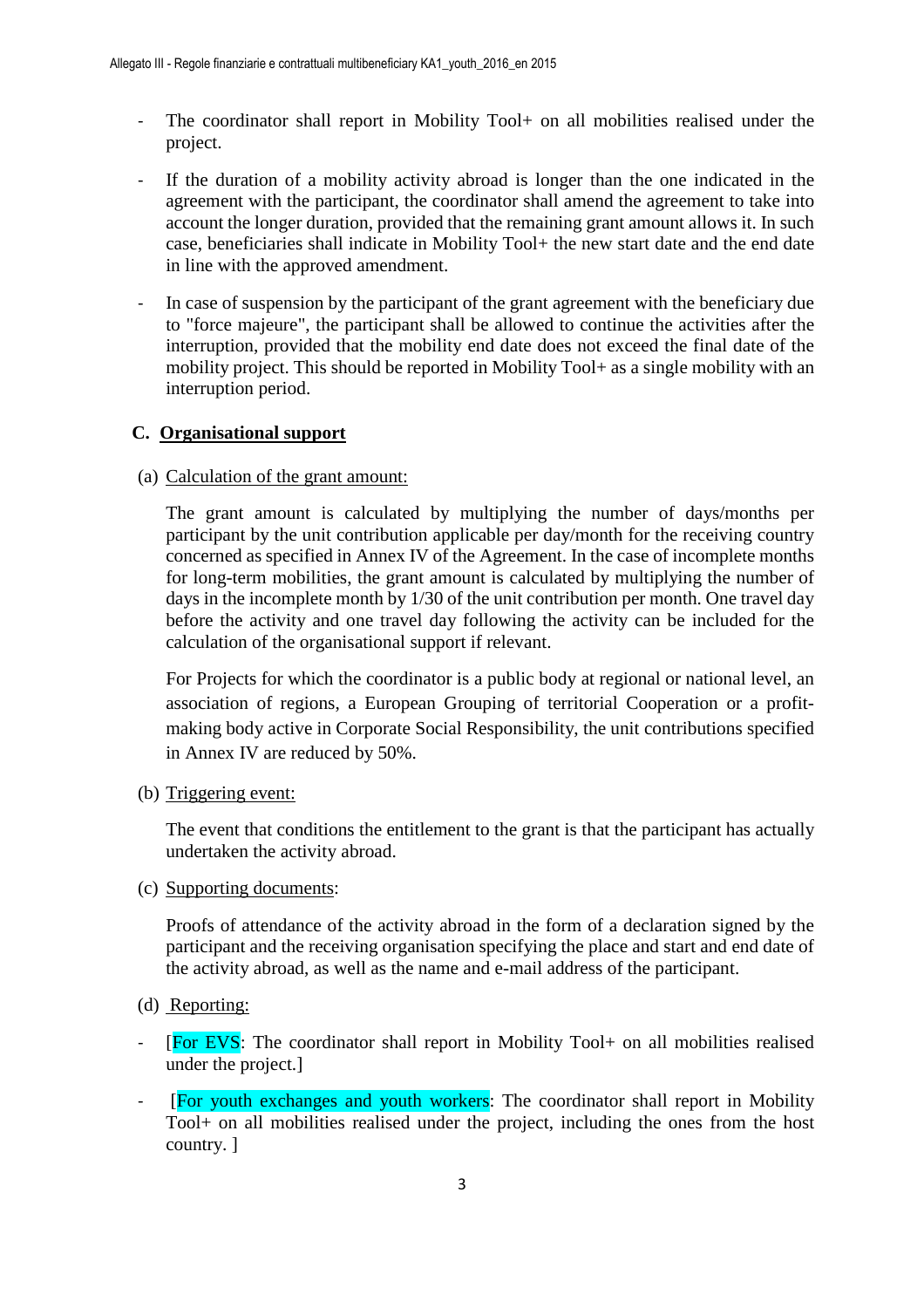- [For youth workers and EVS: Participants in the activities shall report on the activities via an on-line questionnaire providing their feedback on factual and qualitative elements of the activity period abroad, as well as of its preparation and follow-up.]
- [For Youth Exchanges: Group leaders in the activities shall report on the activities via an on-line questionnaire providing their feedback on factual and qualitative elements of the activity period abroad, as well as of its preparation and follow-up.]

## **[For EVS and only for languages not covered by OLS]**

#### **D. Linguistic support**

(a) Calculation of the grant amount:

The grant amount is calculated by multiplying the total number of volunteers receiving linguistic support by the unit contribution as specified in Annex IV of the Agreement.

(b) Triggering event:

The event that conditions the entitlement to the grant is that the volunteer has actually undertaken language preparation in the language of work abroad.

- (c) Supporting documents:
- proof of attendance of courses in the form of a declaration signed by the course provider, specifying the name of the volunteer, the language taught, the format and duration of the linguistic support provided, and/or
- invoice for the purchase of learning materials, specifying the language concerned, the name and address of the body issuing the invoice, the amount and currency, and the date of the invoice, and/or
- in case the linguistic support is provided directly by the beneficiary: a declaration signed and dated by the volunteer, specifying the name of the volunteer, the language taught, the format and duration of the linguistic support received.

*[For EVS and Only applicable for mobilities for which the main language of instruction, work or volunteering is Czech, Danish, Greek, English, French, German, Italian, Spanish, Dutch, Polish, Portuguese or Swedish (or additional languages once they become available in the Online Linguistic Support (OLS) tool), with the exception of native speakers]* 

#### **E. Online Linguistic Support (OLS) [**

#### *OLS language assessments*

- Language assessment licenses are provided for participants undertaking a mobility period abroad for a minimum period of two months.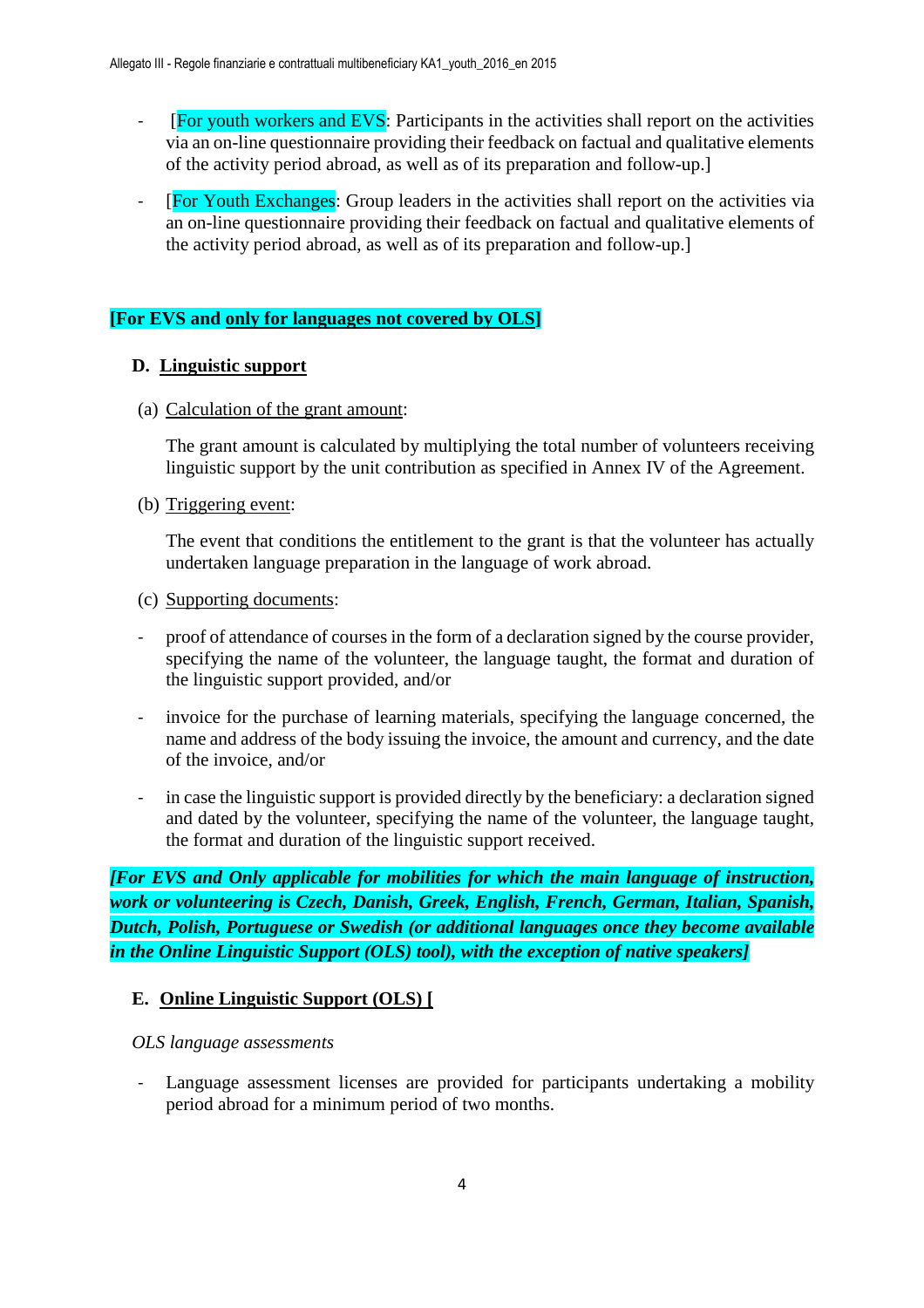- The licences shall be distributed to the participants from the coordinating organisation. The beneficiary shall ensure the uptake of the licences and make every effort to ensure that all the allocated licences are used by the selected participants.
- The beneficiaries shall support the uptake of licences and shall provide the coordinator with all necessary information in this regard.
- The beneficiaries shall distribute the language assessment licences to participants after their selection for the mobility activity abroad.
- The beneficiaries shall ensure that mobility participants take the first OLS language assessment before their mobility period and the second OLS language assessment at the end of their mobility period.
- The coordinator will be notified of the assessment results by the service provider.

#### *OLS language courses*

- Participants must have taken an OLS assessment before they can be awarded a licence to follow an OLS language course. Licences for OLS language courses shall be awarded to all participants willing to follow the course and according to the participant's linguistic needs.
- Licences shall be distributed among the participants from the coordinating organisation according to their needs. All participants having taken the language assessment have the opportunity to follow a language course. The beneficiaries shall support the uptake of licences and shall provide the coordinator with all the necessary information in this regard.
- Mobility participants with a level of B2 or higher at the first language assessment in their main language of instruction, work or volunteering have the opportunity to follow an OLS language course either in that language or in the local language of the country, provided it is available in the OLS. It is up to the sending institution or the coordinating organisation to indicate this choice in the OLS.
- OLS language course licences must be used in the period between the OLS first and second language assessments, before and during the mobility activity of the participants concerned.
- The beneficiaries shall monitor the use of licences on the basis of the information provided by the service provider.
- The beneficiaries shall make every effort to ensure that all the allocated licences are actively used by the selected participants.

## *All licences*

Mobility participants commit themselves by signing the individual mobility grant agreement to complete both OLS language assessments (before and at the end of the mobility period) and to follow the OLS language course, if awarded.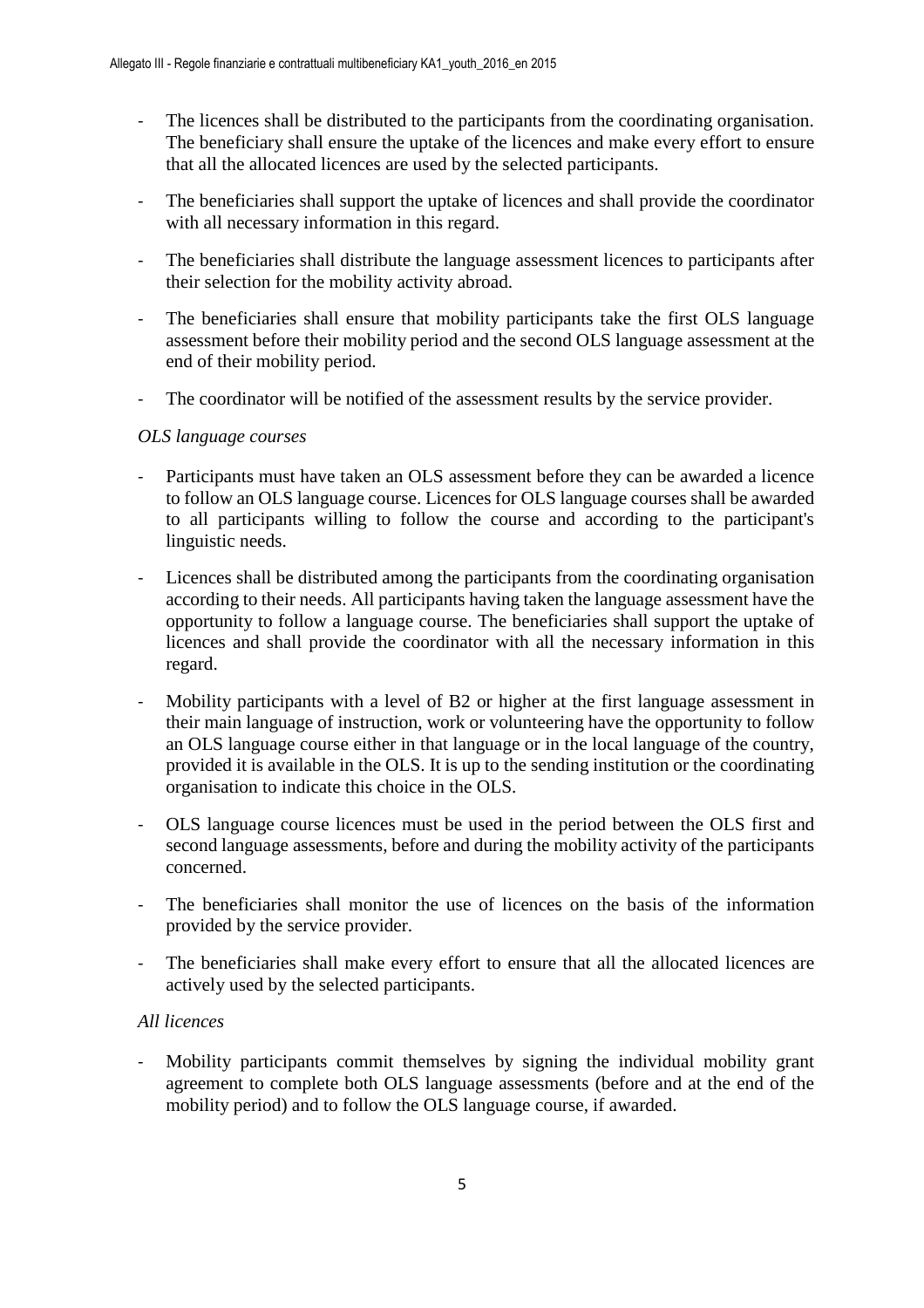- The beneficiaries shall act in line with the guidelines for the use of the OLS provided by the service provider.
- The coordinator shall report on the number of used language assessment and language course licences in the final beneficiary report.
- In case of unused or non-allocated licences at the time of final beneficiary report, the NA may decide to take this into account for the allocation of the number of licences awarded to the beneficiaries in the subsequent selection rounds.

## **II. RULES APPLICABLE FOR THE BUDGET CATEGORIES BASED ON REIMBURSEMENT OF ACTUAL INCURRED COSTS**

#### **II.1. Conditions for the reimbursement of actual costs**

Where the grant takes the form of a reimbursement of actual costs, the following conditions shall apply:

- (a) they are incurred by the beneficiary;
- (b) they are incurred in the period set out in Article I.2.2.;
- (c) they are indicated in the estimated budget set out in Annex II or eligible following budget transfers in accordance with Article I.3.3;
- (d) they are incurred in connection with the Project as described in Annex II and are necessary for its implementation;
- (e) they are identifiable and verifiable, in particular are recorded in the beneficiary's accounting records and determined according to the applicable accounting standards of the country where the beneficiary is established and with the beneficiary's usual cost accounting practices;
- (f) they comply with the requirements of applicable tax and social legislation;
- (g) they are reasonable, justified, and comply with the principle of sound financial management, in particular regarding economy and efficiency;
- (h) they are not covered by a unit contribution as specified in Section I of this Annex.

#### **II.2. Calculation of actual cost**

#### **A. Special needs support**

(a) Calculation of the grant amount:

The grant is a reimbursement of 100% of the eligible costs actually incurred.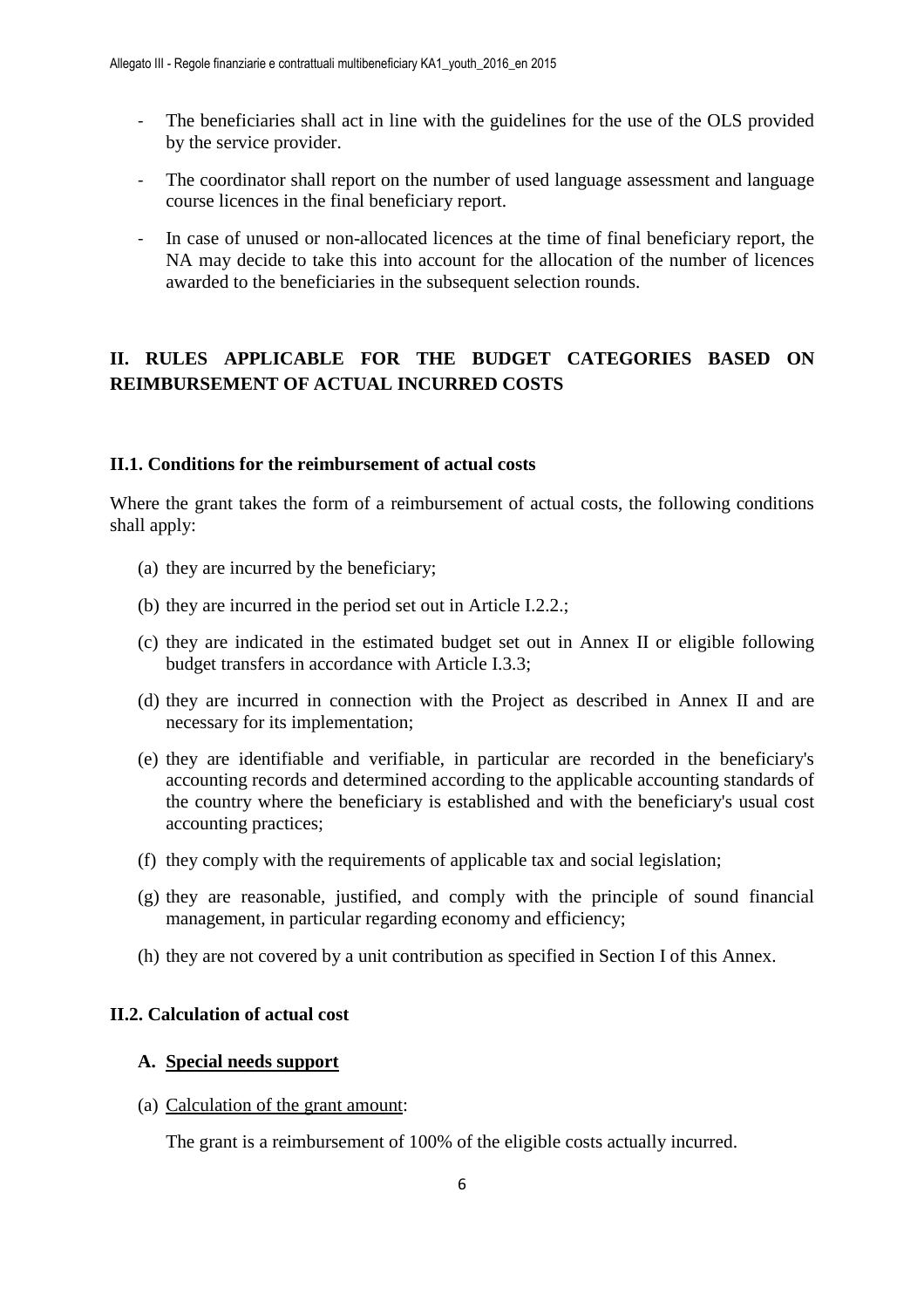#### (b) Eligible costs:

Costs directly related to participants with disabilities and accompanying persons (including costs related to travel and subsistence, if justified and as long as a unit contribution for these participants is not requested through budget categories "travel" and organisational support and that are additional to costs supported by a unit contribution as specified in Section I of this Annex.

#### (c) Supporting documents:

Invoices of the actual costs incurred, specifying the name and address of the body issuing the invoice, the amount and currency, and the date of the invoice.

- (d) Reporting:
- The coordinator shall report in Mobility Tool+ whether additional grant for special needs support was used for any of the participants with special needs and/or accompanying person;
- In such case, the coordinator shall report in Mobility Tool+ the type of additional expenses as well as the real amount of related costs incurred.

## **B. Exceptional costs [Youth Exchanges]**

(a) Calculation of the grant amount:

The grant is a reimbursement of 75% of the eligible costs actually incurred for a financial guarantee, of 80% of the eligible costs for expensive travel costs of participants from outermost regions and OCTs and of 100% of the eligible costs actually incurred for the participation of young people with fewer opportunities, for visa related costs, residence permits, vaccinations and for lodging of participants in an Advance Planning Visit.

- (b) Eligible costs:
- Costs relating to a financial guarantee lodged by the beneficiary where such guarantee is required by the NA, as specified in Article I.4.2 of the Agreement;
- Costs of travel for participants of outermost regions and OCTs for which the standard funding rule does not cover at least 70%;
- Costs related to visas, residence permits and vaccinations of participants in mobility activities abroad;
- Costs to support the participation of young people with fewer opportunities (excluding costs for travel and organisational support for participants and accompanying persons);
- Costs for lodging of participants in an Advance Planning Visit.
- (c) Supporting documents:
- In the case of a financial guarantee: proof of the cost of the financial guarantee issued by the body providing the guarantee to the beneficiary, specifying the name and address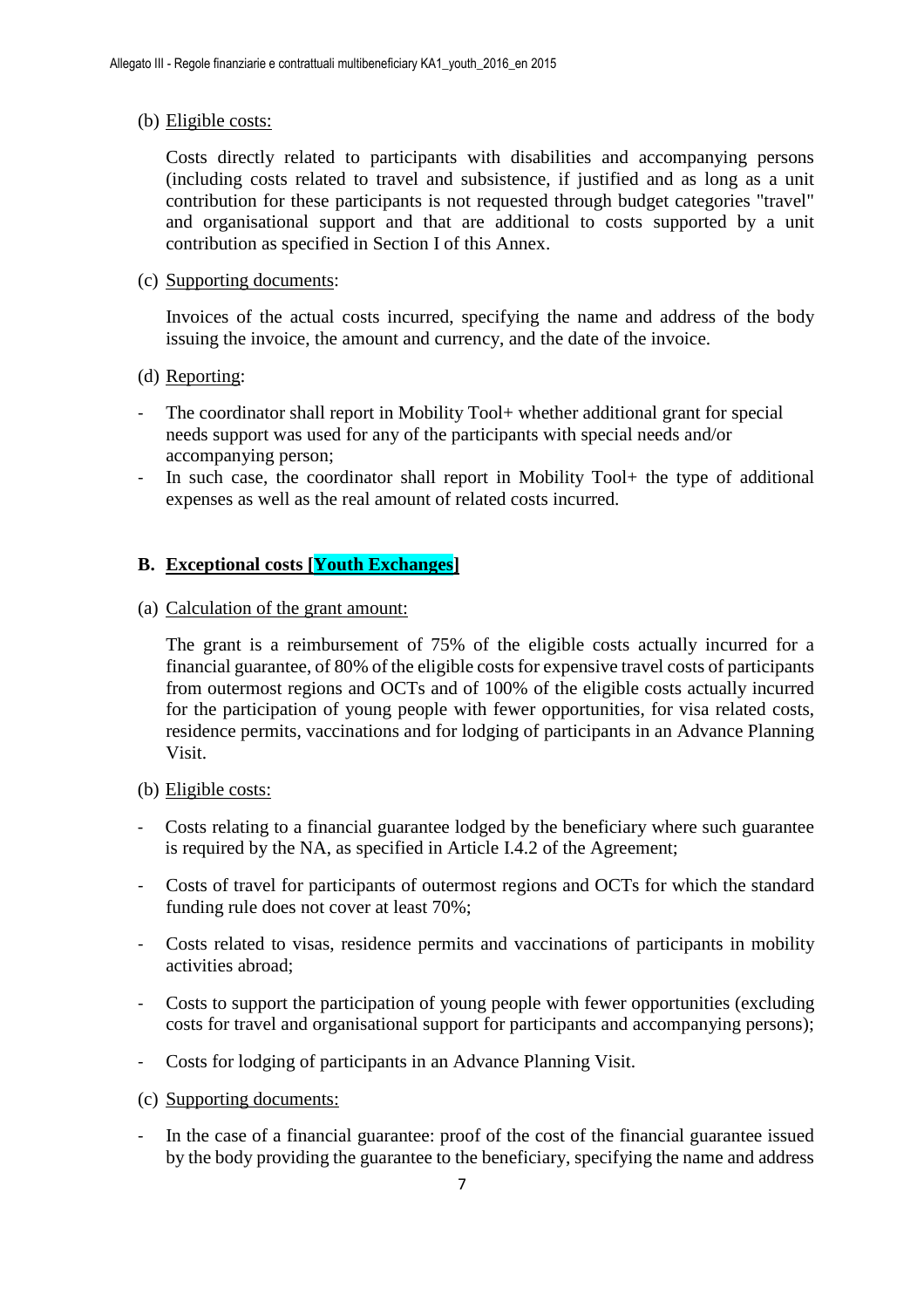of the body issuing the financial guarantee, the amount and currency of the cost of the guarantee, and providing the date and signature of the legal representative of the body issuing the guarantee;

- In the case of the costs for travel for participants from outermost regions and OCTs: proof of payment of the related costs on the basis of invoices specifying the name and address of the body issuing the invoice, the amount and currency, and the date of the invoice;
- In the case of costs related to visas, residence permits, vaccinations: proof of payment on the basis of invoices specifying the name and address of the body issuing the invoice, the amount and currency, and the date of the invoice;
- In the case of costs to support the participation of young people with fewer opportunities: proof of payment of the related costs on the basis of invoices specifying the name and address of the body issuing the invoice, the amount and currency, and the date of the invoice;
- In the case of costs for lodging of participants in an Advance Planning Visit: proof of payment of lodging costs on the basis of an invoice specifying the name and address of the body issuing the invoice, the amount and currency, and the date of the invoice.
- (d) Reporting:
- The coordinator shall report in Mobility Tool+ whether exceptional costs were incurred;
- In such case, the coordinator shall report in Mobility Tool+ the type of additional expenses as well as the real amount of related costs incurred.

## **B. Exceptional costs [EVS]**

(a) Calculation of the grant amount:

The grant is a reimbursement of 75% of the eligible costs actually incurred for a financial guarantee, of 80% of the eligible costs for expensive travel costs of participants from outermost regions and OCTs and of 100% of the eligible costs actually incurred for the participation of young people with fewer opportunities, for visa related costs, residence permits, vaccinations and for lodging of participants in Advance Planning Visit.

#### (b) Eligible costs:

- Costs relating to a financial guarantee lodged by the beneficiary where such guarantee is required by the NA, as specified in Article I.4.2 of the Agreement;
- Costs of travel for participants of outermost regions and OCTs for which the standard funding rule does not cover at least 70%;
- Costs related to visas, residence permits and vaccinations of participants in mobility activities abroad;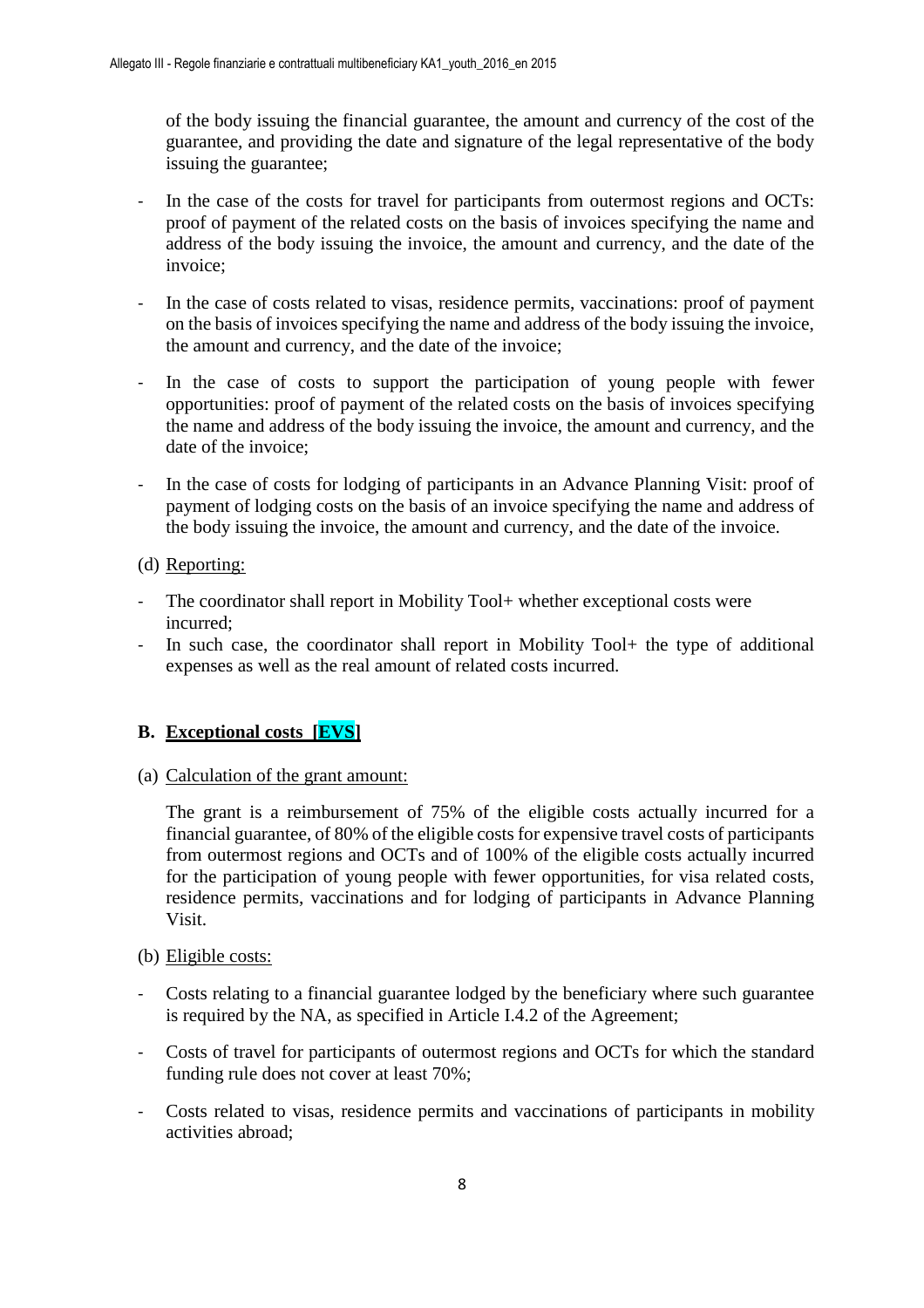- Costs to support the participation of young people with fewer opportunities, including preparation and reinforced mentorship (excluding costs for travel and organisational support for participants and accompanying persons);
- Costs for lodging of participants in an Advance Planning Visit.
- (c) Supporting documents:
- In the case of a financial guarantee: proof of the cost of the financial guarantee issued by the body providing the guarantee to the beneficiary, specifying the name and address of the body issuing the financial guarantee, the amount and currency of the cost of the guarantee, and providing the date and signature of the legal representative of the body issuing the guarantee;
- In the case of the costs for travel for participants from outermost regions and OCTs: proof of payment of the related costs on the basis of invoices specifying the name and address of the body issuing the invoice, the amount and currency, and the date of the invoice;
- In the case of costs related to visas, residence permits and vaccinations: proof of payment on the basis of invoices specifying the name and address of the body issuing the invoice, the amount and currency, and the date of the invoice;
- In the case of costs to support the participation of young people with fewer opportunities: proof of payment of the related costs on the basis of invoices specifying the name and address of the body issuing the invoice, the amount and currency, and the date of the invoice;
- In the case of costs for lodging of participants in an Advance Planning Visit: proof of payment of lodging costs on the basis of an invoice specifying the name and address of the body issuing the invoice, the amount and currency, and the date of the invoice.

#### (d) Reporting:

- The coordinator shall report in Mobility Tool+ whether exceptional costs were incurred;
- In such case, the coordinator shall report in Mobility Tool+ the type of additional expenses as well as the real amount of related costs incurred.

## **B. Exceptional costs [Youth workers mobility]**

(a) Calculation of the grant amount:

The grant is a reimbursement of 75% for a financial guarantee, of 80% of the eligible costs for expensive travel costs of participants from outermost regions and OCTs, and of 100% of the eligible costs actually incurred for visas related costs, residence permits, vaccinations.

- (b) Eligible costs:
- Costs relating to a financial guarantee lodged by the beneficiary where such guarantee is required by the NA, as specified in Article I.4.2;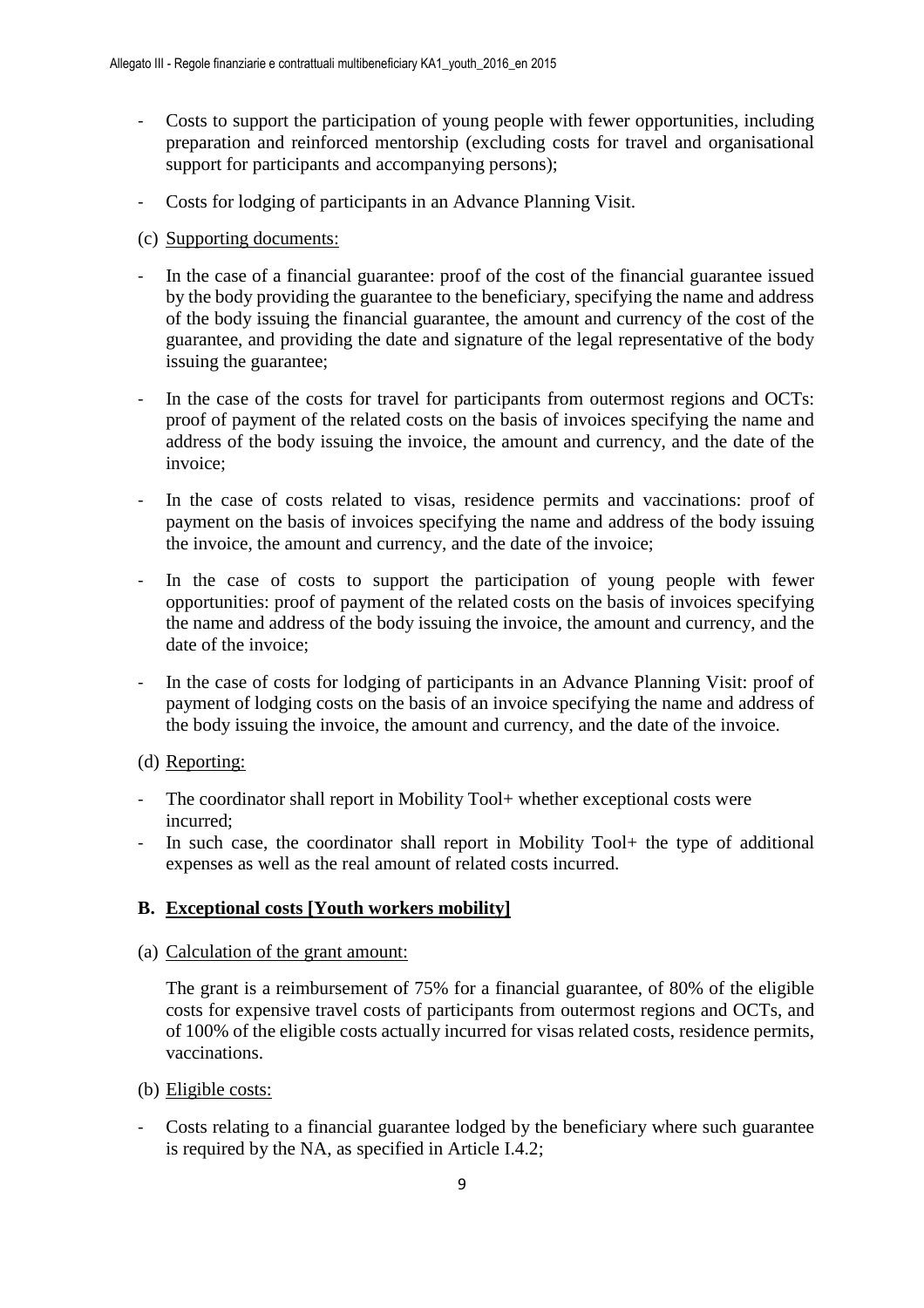- Costs of travel for participants of outermost regions and OCTs for which the standard funding rule does not cover at least 70%;
- Costs related to visas, residence permits and vaccinations of participants in mobility activities abroad.
- (c) Supporting documents:
- In the case of a financial guarantee: proof of the cost the financial guarantee issued by the body providing the guarantee to the beneficiary, specifying the name and address of the body issuing the financial guarantee, the amount and currency of the cost of the guarantee, and providing the date and signature of the legal representative of the body issuing the guarantee;
- In the case of the costs for travel for participants from outermost regions and OCTs, proof of payment of the related costs on the basis of invoices specifying the name and address of the body issuing the invoice, the amount and currency, and the date of the invoice;
- In the case of costs related to visas, residence permits, vaccinations: proof of payment on the basis of invoices specifying the name and address of the body issuing the invoice, the amount and currency, and the date of the invoice.
- (d) Reporting:
- The coordinator shall report in Mobility Tool + whether exceptional costs were incurred;
- In such case, the coordinator shall report in Mobility Tool+ the type of additional expenses as well as the real amount of related costs incurred.

## **III. CONDITIONS OF ELIGIBILITY OF PROJECT ACTIVITIES**

- a) The beneficiaries shall ensure that the activities of the project for which grant support was awarded are eligible in accordance with the rules set out in the Erasmus+ Programme Guide for each Key Action and each field.
- b) Activities undertaken that are not compliant with the rules set out in the Erasmus+ Programme Guide as complemented by the rules set out in this Annex shall be declared ineligible by the NA and the grant amounts corresponding to the activities concerned shall be reimbursed in full. The reimbursement shall cover all budget categories for which a grant was awarded in relation to the activity that is declared ineligible.
- c) The eligible minimum duration of mobility activities specified in the Programme Guide is the minimum duration of the activity excluding time for travel.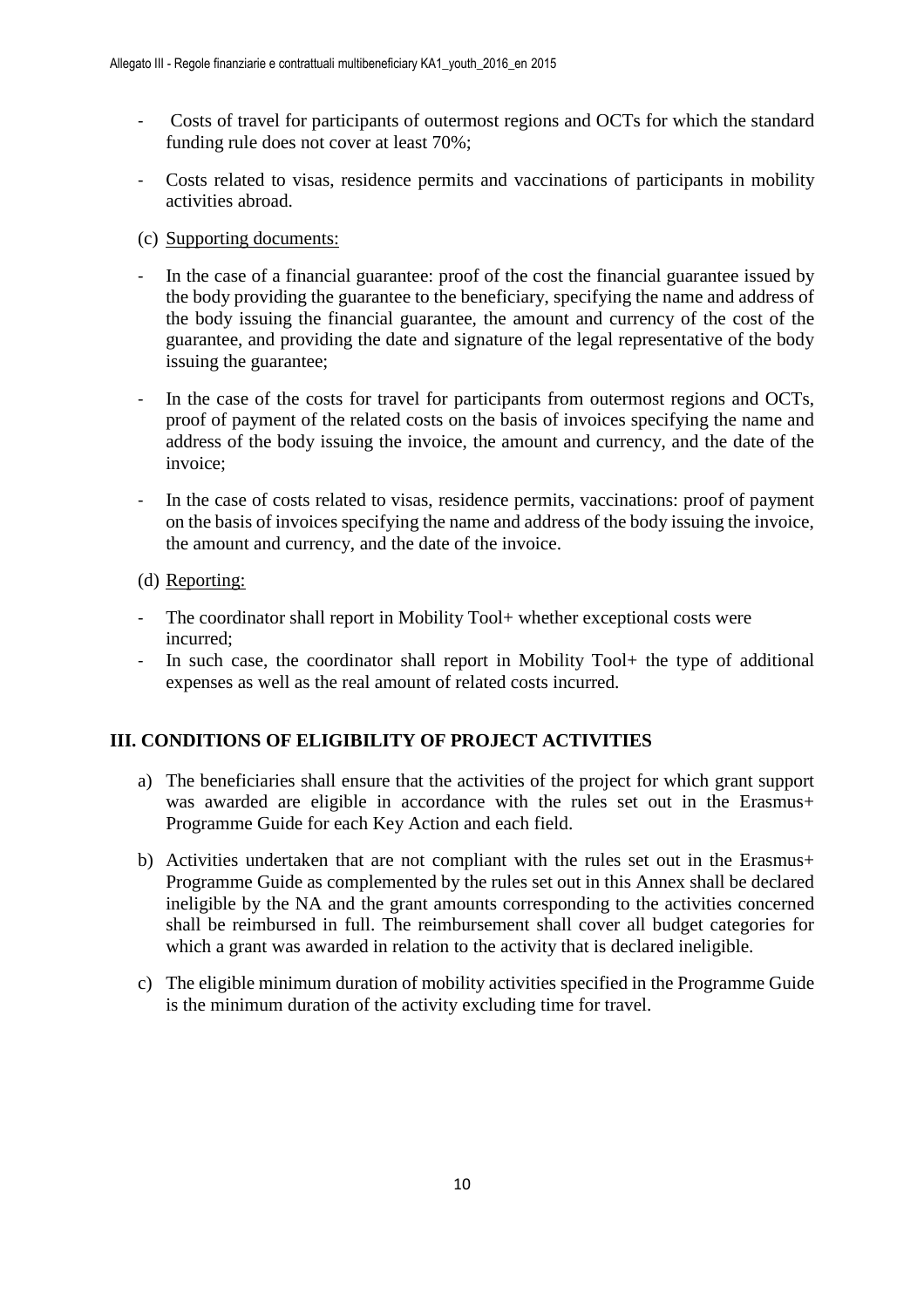## **IV. RULES AND CONDITIONS FOR GRANT REDUCTION FOR POOR, PARTIAL OR LATE IMPLEMENTATION**

- Poor, partial or late implementation of the Project may be established by the NA on the basis of the final report submitted by the coordinator (including reports from individual participants taking part in the mobility activities).
- The NA may consider also information received from any other relevant source, proving that the Project is not implemented in accordance with the contractual provisions. Other sources of information may include monitoring visits, desk checks or on the spot checks undertaken by the NA.
- The final report will be assessed on the basis of quality criteria and scored on a total of maximum 100 points. If the final report scores below 50 points in total, the NA may reduce the final grant amount for organisational support on the basis of poor, partial or late implementation of the action even if all activities reported were eligible and actually took place.
- [For EVS accredited organisations only] In the case of accredited organisations, if the NA considers that the implementation of the Project does not respect the quality commitment undertaken by the beneficiary, the NA may in addition or alternatively require the beneficiary to develop and implement an action plan within an agreed timeframe to ensure respect of the applicable requirements. If the beneficiary does not implement the action plan in a satisfactory manner by the due date, the NA may withdraw the accreditation.
- The final report will be assessed in conjunction with the reports from the mobility participants, using a common set of quality criteria focusing on:
	- o The extent to which the action was implemented in line with the approved grant application
	- o The quality of the learning outcomes and impact on participants
	- o The impact on the participating organisations
	- o The quality of the practical arrangements provided in support of the mobility, in terms of preparation, monitoring and support to participants during their mobility activity
	- o The quality arrangements for the recognition/validation of the learning outcomes of participants
	- o **[For EVS]**The extent to which the grant amounts due to mobility participants were transferred to them in accordance with the contractual provisions set out in the agreement between the respective beneficiary and participant following the templates provided in Annex VI of the Agreement.
	- o [For EVS] The extent to which the action was implemented in respect of the quality and compliance requirements set out in the EVS Charter.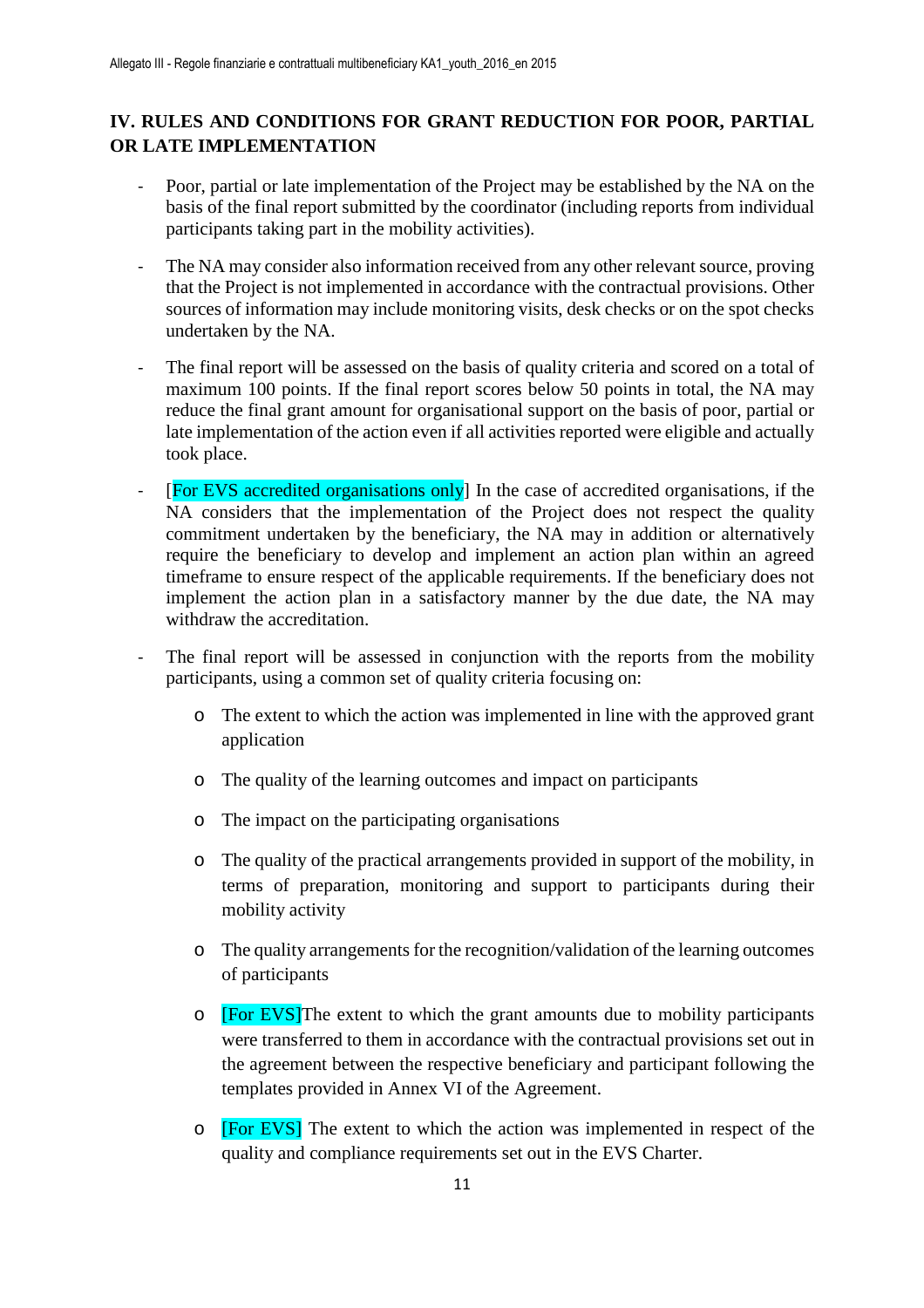- A grant reduction based on poor, partial or late implementation may be applied to the final amount of eligible expenses for organisational support and may be of:
	- o 25% if the final report scores at least 40 points and below 50 points;
	- o 50% if the final report scores at least 25 points and below 40 points;
	- o 75% if the final report scores below 25 points.

## **V. GRANT MODIFICATIONS (NOT APPLICABLE)**

## **VI. CHECKS OF GRANT BENEFICIARIES AND PROVISION OF SUPPORTING DOCUMENTS**

In accordance with Article II.27, the beneficiaries may be subject to checks and audits in relation to the Agreement. Checks and audits aim at verifying whether the beneficiaries managed the grant in respect of the rules set out in the Agreement, in order to establish the final grant amount to which the beneficiaries are entitled.

A final report check shall be performed for all projects. In addition, the project may be subject to a further desk check or on-the-spot check if the project Agreement is included in the NA sample required by the European Commission or if the NA selected the Agreement for a targeted check based on its risk assessment.

For final report check and desk check, the coordinator shall supply copies of supporting documents (including supporting documents from the other beneficiaries) to the NA, unless the NA makes a request for originals to be delivered. The NA shall return original supporting documents to the beneficiary upon its analysis thereof. If the beneficiary is legally not authorised to send original documents for final report or desk checks, the beneficiary concerned may send a copy of the supporting documents instead.

The beneficiaries shall note that for any type of check the NA may additionally request supporting documents or evidence that are typically specified for another type of check.

The different checks shall include the following:

## A. **Final report check**

The final report check is undertaken at final report stage at the NA premises in order to establish the final grant amount to which the beneficiaries are entitled.

The beneficiary shall submit to the National Agency a final report through Mobility Tool+ which will include the following information on grant expenditure: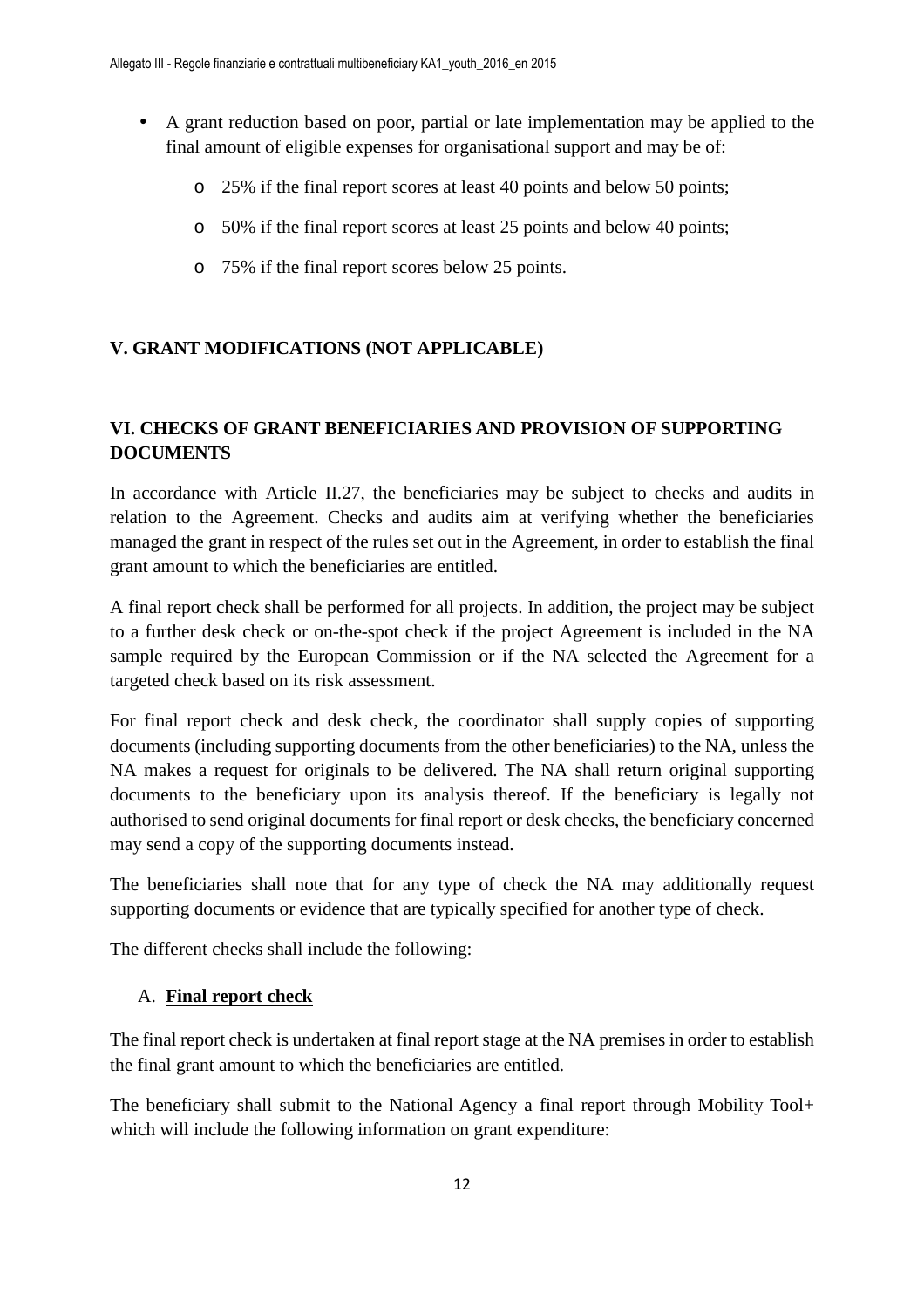- − Unit contributions consumed for budget categories:
	- o Travel
	- o [For EVS:] Individual support
	- o Organisational support
	- o [For EVS:] Linguistic support
- − Actual costs incurred for budget category:
	- Special needs support
- − Actual costs incurred and supporting documents specified in Section II of this Annex for budget category:
	- − Exceptional costs

## B. **Desk check**

Desk check is an in-depth check of supporting documents at the NA premises that may be conducted at or after the final report stage.

Upon request, the beneficiary shall submit to the National Agency the supporting documents for all budget categories.

## **C. On-the-spot checks**

On-the-spot checks are performed by the NA at the premises of the beneficiaries or at any other relevant premise for the execution of the Project. During on-the-spot checks, the beneficiary shall make available for review by the National Agency original supporting documentation as specified for final report and desk checks.

There are three types of possible on-the-spot checks:

(a) On-the-spot check during project implementation

This check is undertaken during the implementation of the Project in order for the National Agency to verify directly the reality and eligibility of all project activities and participants;

(b) On-the-spot check after completion of the project

This check is undertaken after the end of the Project and usually after the final report check.

In addition to providing all supporting documentation, the beneficiary shall enable the National Agency access to the recording of project expense in the beneficiary accounts.